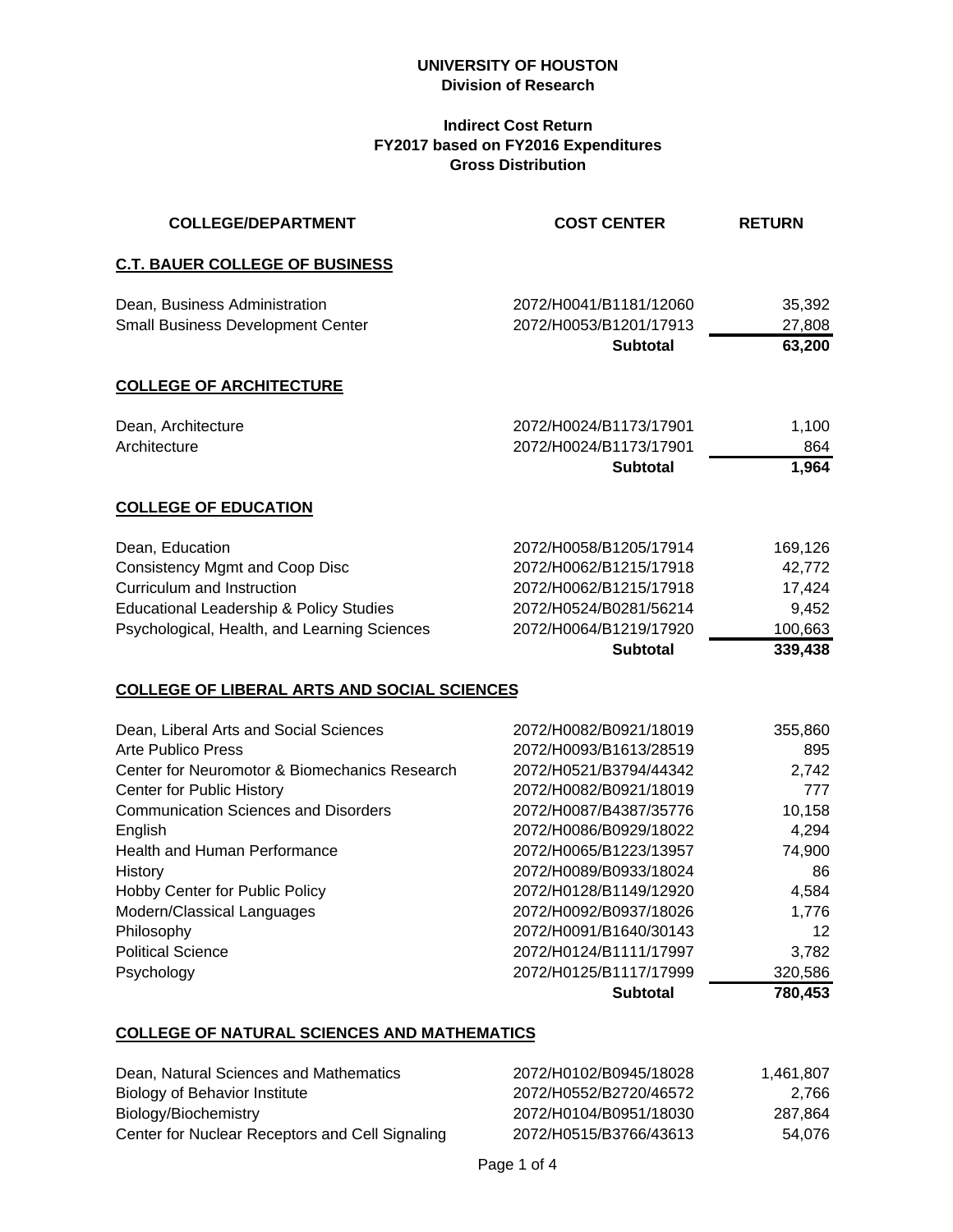#### **Indirect Cost Return FY2017 based on FY2016 Expenditures Gross Distribution**

| <b>COLLEGE/DEPARTMENT</b>                                                                                                                                                                                                                                       | <b>COST CENTER</b>                                                                                                                                                                                                              | <b>RETURN</b>                                                                               |
|-----------------------------------------------------------------------------------------------------------------------------------------------------------------------------------------------------------------------------------------------------------------|---------------------------------------------------------------------------------------------------------------------------------------------------------------------------------------------------------------------------------|---------------------------------------------------------------------------------------------|
| Chemistry<br><b>Computer Science</b><br>Earth & Atmospheric Sciences<br><b>Houston Coastal Center</b><br>Institute for Climate and Atmospheric Science<br>Institute for Nanoenergy<br><b>Mathematics</b><br>Physics                                             | 2072/H0107/B0991/14002<br>2072/H0108/B1011/18071<br>2072/H0109/B1023/18078<br>2072/H0271/B4473/47017<br>2072/H0429/B1667/31882<br>2072/H0545/B3797/45491<br>2072/H0110/B1031/18083<br>2072/H0112/B1041/18187<br><b>Subtotal</b> | 226,660<br>218,105<br>92,131<br>6,389<br>19,073<br>1,771<br>151,108<br>317,382<br>2,839,130 |
| <b>COLLEGE OF OPTOMETRY</b>                                                                                                                                                                                                                                     |                                                                                                                                                                                                                                 |                                                                                             |
| <b>Optometry Vision Sciences</b>                                                                                                                                                                                                                                | 2072/H0113/B1161/17864<br><b>Subtotal</b>                                                                                                                                                                                       | 910,433<br>910,433                                                                          |
| <b>COLLEGE OF PHARMACY</b>                                                                                                                                                                                                                                      |                                                                                                                                                                                                                                 |                                                                                             |
| Dean, Pharmacy<br>Clinical Pharmacy & Administration<br>Heart and Kidney Institute<br>Institute for Community Health<br>Institute for Drug Education and Research<br>Pharm Health Outcomes & Policy<br>Pharmacological and Pharmaceutical Sciences              | 2072/H0116/B1067/12065<br>2072/H0118/B1097/18210<br>2072/H0117/B1079/18201<br>2072/H0501/B1844/41073<br>2072/H0422/B1621/32619<br>2072/H0571/B0283/56282<br>2072/H0117/B1069/18198<br><b>Subtotal</b>                           | 452,830<br>73,808<br>61,378<br>-55<br>637<br>11,637<br>208,382<br>808,618                   |
| <b>COLLEGE OF TECHNOLOGY</b>                                                                                                                                                                                                                                    |                                                                                                                                                                                                                                 |                                                                                             |
| Dean, Technology<br>Center for Information Security, Research and Edu<br>Center for Life Sciences Technology<br><b>Construction Management</b><br><b>Engineering Technology</b><br>Human Development and Consumer Science<br>Information & Logistics Technology | 2072/H0136/B1151/17859<br>2072/H0554/B4472/46996<br>2072/H0468/B4430/43588<br>2072/H0559/B0580/58457<br>2072/H0139/B1674/32555<br>2072/H0140/B1675/32557<br>2072/H0137/B1673/32559<br><b>Subtotal</b>                           | 135,144<br>23,943<br>1,056<br>2,562<br>57,071<br>10,780<br>12,224<br>242,781                |
| <b>COLLEGE OF THE ARTS</b>                                                                                                                                                                                                                                      |                                                                                                                                                                                                                                 |                                                                                             |
| Dean, The College of the Arts<br><b>Blaffer Gallery</b><br>Cynthia Woods Mitchell Center for the Arts                                                                                                                                                           | 2072/H0594/B0126/59753<br>2072/H0097/B1641/30169<br>2072/H0473/B0584/58508<br><b>Subtotal</b>                                                                                                                                   | 7,245<br>1,228<br>4,464<br>12,938                                                           |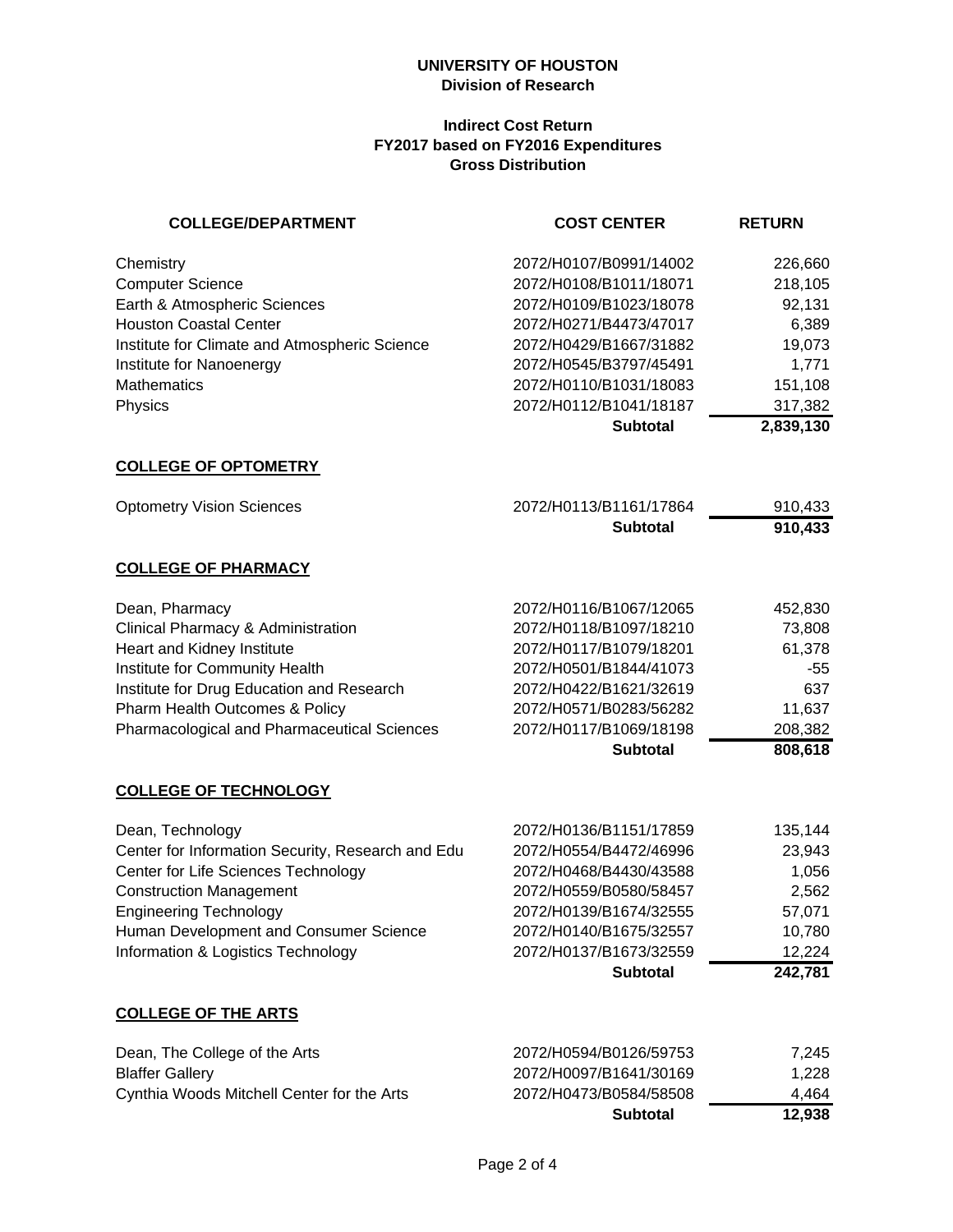#### **Indirect Cost Return FY2017 based on FY2016 Expenditures Gross Distribution**

| <b>COLLEGE/DEPARTMENT</b>                         | <b>COST CENTER</b>     | <b>RETURN</b> |
|---------------------------------------------------|------------------------|---------------|
| <b>CULLEN COLLEGE OF ENGINEERING</b>              |                        |               |
| Dean, Engineering                                 | 2072/H0066/B0862/17895 | 1,666,702     |
| <b>Biomedical Engineering</b>                     | 2072/H0071/B3793/44312 | 152,421       |
| Center for Innovative Grouting Materials and Tech | 2072/H0069/B0919/18018 | 9,140         |
| Center for Integrated Bio and Nano Systems        | 2072/H0070/B0886/18123 | 12,655        |
| <b>Chemical Engineering</b>                       | 2072/H0067/B0864/17896 | 435,100       |
| Civil Engineering                                 | 2072/H0068/B0882/18122 | 177,982       |
| <b>Electrical &amp; Computer Engineering</b>      | 2072/H0070/B0886/18123 | 286,810       |
| <b>Industrial Engineering</b>                     | 2072/H0072/B0892/18009 | 9,975         |
| <b>Mechanical Engineering</b>                     | 2072/H0073/B0896/18011 | 188,207       |
| Nanosystem Manufacturing Center                   | 2072/H0070/B0886/18123 | 5,606         |
| National Center for Airborne Laser Mapping        | 2072/H0541/B2218/45956 | 118,473       |
| <b>SSPEED</b>                                     | 2072-H0520-B3784-44141 | 2,202         |
| SW Public Safety Technology Center                | 2072/H0455/B1804/37929 | 4             |
| Texas Hurricane Center for Innovative Technology  | 2072/H0512/B4450/43616 | 2,400         |
|                                                   | <b>Subtotal</b>        | 3,067,677     |
| <b>DIVISION OF RESEARCH</b>                       |                        |               |
| VP-Research                                       | 2072/H0233/B0818/18094 | 293,982       |
| Advanced Manufacturing Institute                  | 2072/H0579/B0397/56520 | 17,622        |
| Center for Advanced Computing and Data Systems    | 2072/H0246/B0822/18096 | 61,900        |
| <b>Center for Advanced Materials</b>              | 2072/H0453/B1730/36385 | 13,937        |
| Center for Industrial Partnerships                | 2072/H0589/B0531/57640 | 8,592         |
| Institute for Molecular Design                    | 2072/H0103/B1065/18197 | 1,270         |
| TcSUH                                             | 2072/H0452/B0848/36896 | 186,674       |
| <b>Texas Obesity Research Center</b>              | 2072/H0500/B4422/42126 | 66,957        |
| <b>TIMES</b>                                      | 2072/H0288/B1691/34116 | 479,768       |
|                                                   | <b>Subtotal</b>        | 1,130,702     |
| <b>GRADUATE COLLEGE OF SOCIAL WORK</b>            |                        |               |
| Dean, Social Work                                 | 2072/H0129/B1169/10692 | 76,166        |
| Center for Drug and Social Policy Research        | 2072/H0508/B1171/43463 | 10,470        |
| Center for Health Equities & Evaluation Research  | 2072/H0662/B1171/48442 | 527           |
| Child & Family for Innovative Research            | 2072/H0509/B1171/43450 | 49,262        |
| <b>Community Projects - Social Work</b>           | 2072/H0129/B1169/10692 | 63            |
|                                                   | <b>Subtotal</b>        | 136,488       |
|                                                   |                        |               |

# **HILTON COLLEGE OF HOTEL AND RESTAURANT MANAGEMENT**

|                                 | <b>Subtotal</b>        | 23,987 |
|---------------------------------|------------------------|--------|
| Hotel and Restaurant Management | 2072/H0081/B1165/17866 | 23.987 |